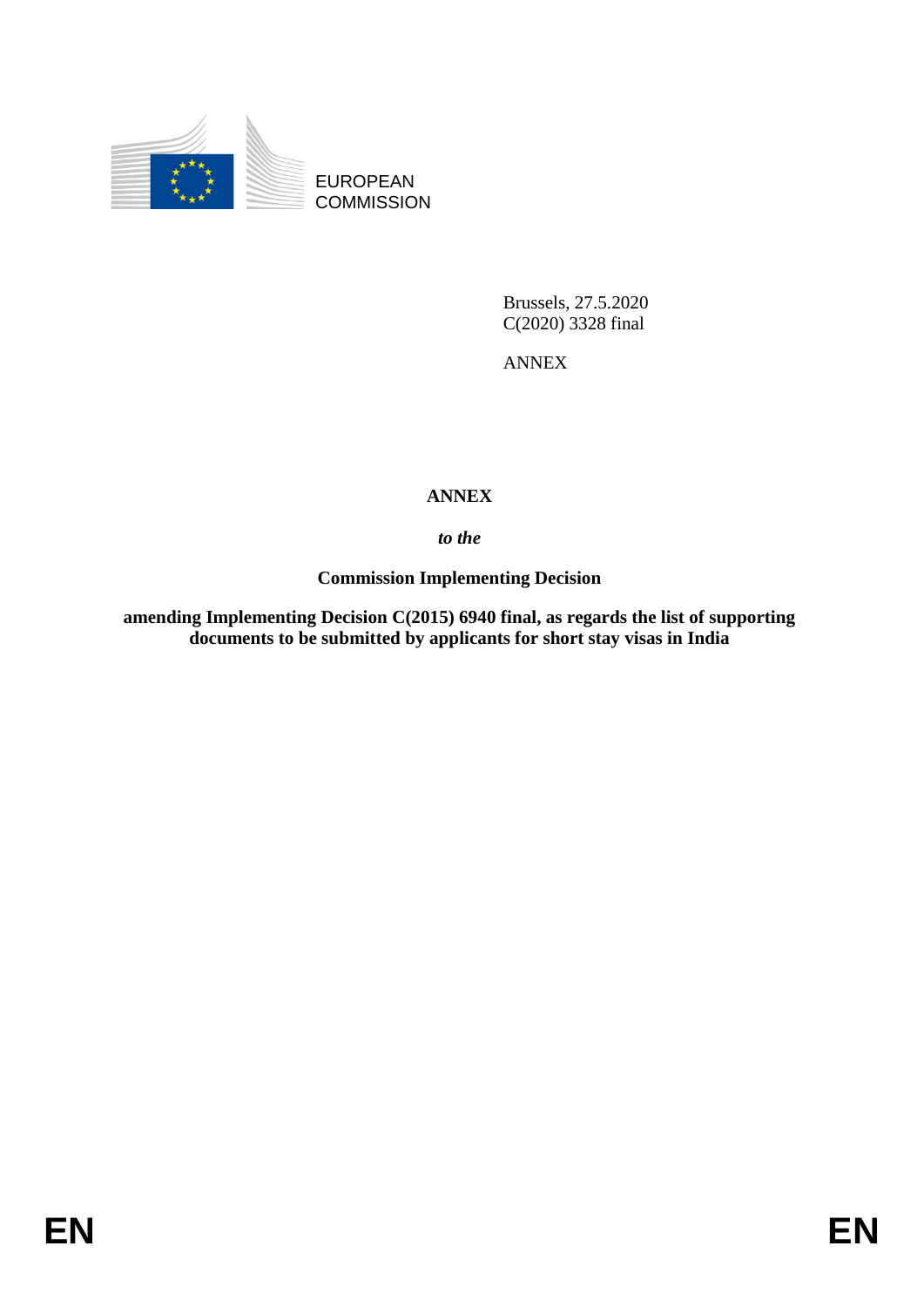### **ANNEX**

# **"Annex II**

## **List of supporting documents to be submitted by visa applicants in India**

#### **I. Documents to be submitted by all applicants:**

- 1. Proof of intended means of transport and itinerary.
- 2. Proof of accommodation:
- Hotel reservations, rental of holiday home or campus residence reservation.
- If the applicant intends to stay with a family member or a friend, proof of sponsorship and/or private accommodation from the host
- If the applicant is travelling to several Member States, proof of accommodation in each of them.
- 3. Proof of financial means
- Original private bank statement showing movements in the last three months, duly stamped and signed by the bank;
- Indian income tax return acknowledgment for the last two assessment years;

#### In addition

- *a) If the applicant is employed:*
- Pay slips for the last three months;
- employment contract;
- employers' statement on approval for holidays.
- *b) If the applicant is a company owner or self-employed:*
- certificate of registration of the company, including its goods and services tax (GST) registration number for companies based in India.
- *c) If the applicant is sponsored:*
- proof of sponsorship and/or private accommodation by means of the national form of the Member State concerned , if applicable (cf. the website of the Member State of destination)
- *d) If the applicant is retired:*
- pension statements for the last three months and/or
- proof of regular income generated by ownership of property or business.
- 4. Minors:
- If the minor is travelling with only one parent, written consent certified by public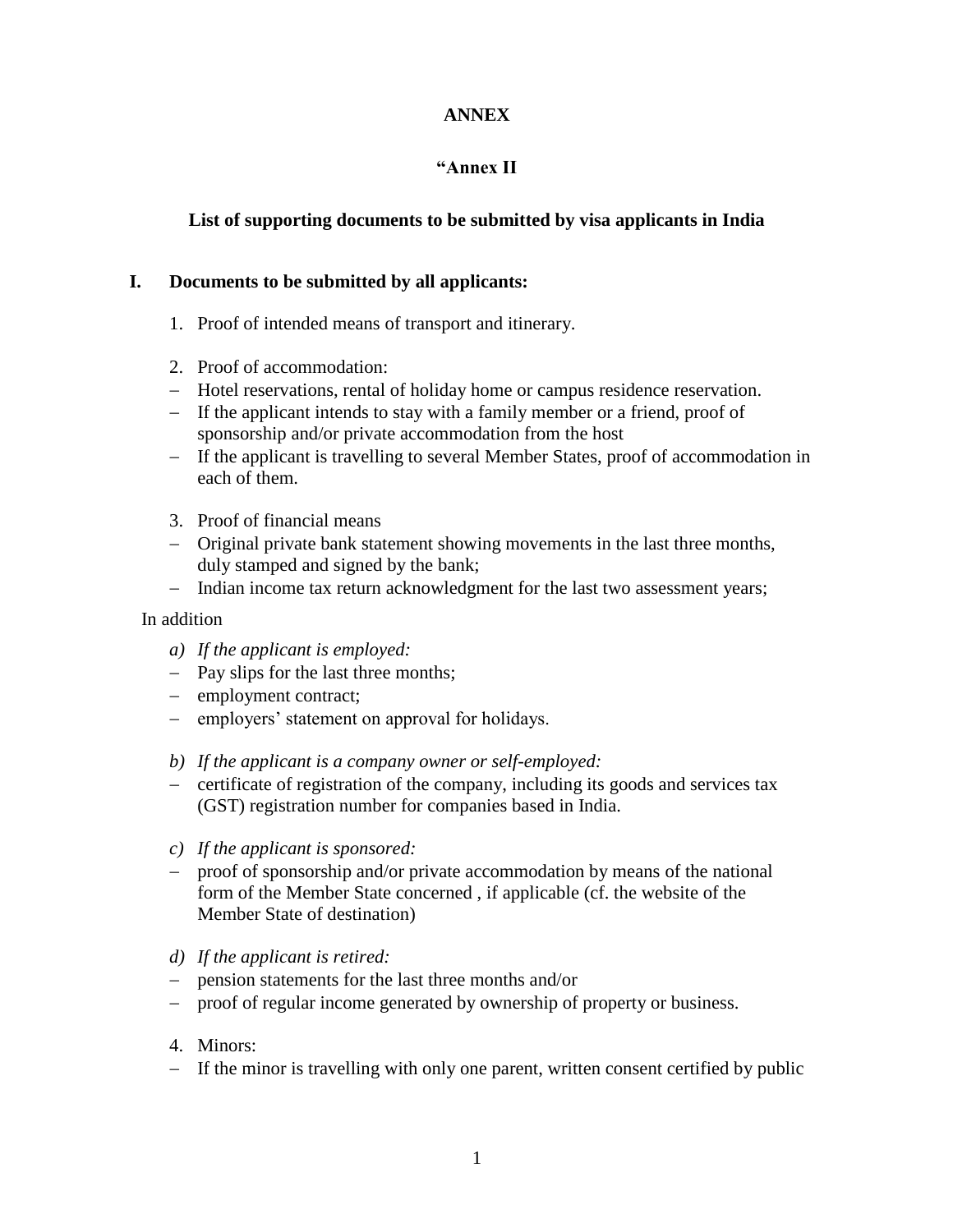notary of the other parent or guardian, except in cases of a parent having sole custody or guardianship of the minor, in which case a court order or other proof of sole custody or guardianship must be provided;

- If the minor travels alone (without parents), written consent, certified by public notary, of both parents or guardians having custody or guardianship of the minor;
- $\sim$  copy of identification document(s) (with signature and photograph) of the parent(s)/guardians having custody/guardianship of the applicant.
- 5. Students
- certificates of the establishment at which the applicant is enrolled.

#### **II. Documents to be submitted depending on the travel purpose**

- 1. Business trip:
- $\overline{\phantom{a}}$  invitation from the inviting company or organisation;
- cover letter from the applicant's employer.

Both letters must confirm, as a minimum:

- a) the applicant's identity;
- b) the purpose of the journey (meetings, conferences, training or business related events);
- c) the period and place of intended stay.
- 2. Journeys undertaken for the purpose of study, research, or other types of internship:
- certificate of admission or registration at an educational establishment for the purpose of attending academic or vocational courses, or cover letter from the inviting company.
- 3. Journeys undertaken for the purpose of tourism:
- certificate of the travel agency confirming the booking of an organised trip or any other appropriate document indicating the travel plans.
- 4. Journeys undertaken for the purpose or visiting family/friends:
- Invitation from the family member/friend, including their address and contact details, and intended period of stay.
- Evidence of legal residence of family/friends visited: copy of passport/national ID card, or residence permit as applicable.
- 5. Journeys undertaken to attend cultural, sports or religious events and for film crews:
- Invitation, entry tickets, enrolments or programs.
- For film crews:
	- a) letter from the film company specifying title, synopsis and shooting locations of film;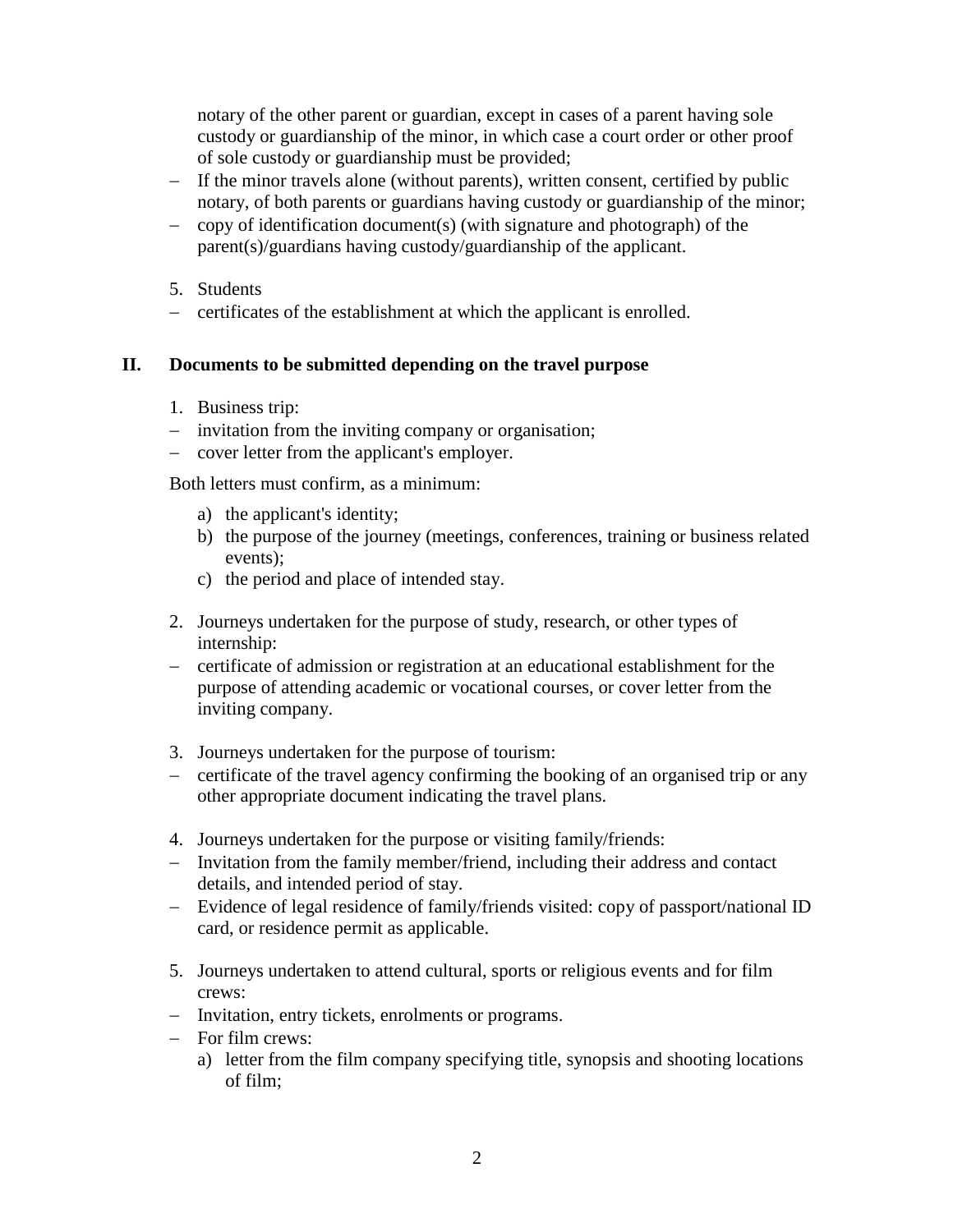- b) complete list of names of travelling crew members along with their roles;
- c) letter from the agency in the Schengen State confirming arrangements for film permits;
- d) certificate of registration with the Indian Motion Pictures Producers Association or Film Chamber of Commerce.
- 6. Journeys of members of official delegations:
- $\sim$  copy of the official invitation:
- *Note verbale* issued by the sending authority(ies) concerned confirming:
	- a) the identity of the applicant;
	- b) the purpose of the journey (meetings, consultations, negotiations or events held by intergovernmental organisations);
	- c) the period and place(s) of intended stay.
- 7. Journeys undertaken for the purpose of medical treatment
- certificate from a medical doctor or a medical institution confirming the need for specific medical treatment to be received in the Member State of destination;
- official document from the receiving medical institution confirming that the specific medical treatment can be performed and patient be accepted accordingly;
- proof of pre-payment of the treatment.
- 8. Seafarers:
- a) Employment contract/appointment letter (showing duration of employment)
- b) Seaman's book
- c) Invitation from the shipping company/ maritime agency of the Member State where the seafarer will join the boat. The invitation must be signed and bear the stamp of the company/agency and include the following data:
	- name and family name of the seafarer;
	- place and date of birth, passport number, seafarer's book number;
	- date of issue, period of validity of passport and the seafarer's book;
	- the seafarer's position on the vessel (if there are several seafarers, their information can be included in a list, signed and stamped, and annexed to the invitation letter);
	- name and flag of the boat;
	- port and date of boarding and disembarking;
	- itinerary that the seafarer will follow to arrive in the Member State of destination/ transit (including date and entry point (airport) to the Schengen area);
	- name and address of the Indian agency it is collaborating with and will be responsible for submitting the visa applications.
	- The shipping company/maritime agency based in the Member State is also required to indicate that it will bear all responsibility for the seafarer upon his/her arrival in the Member State (including in the event of repatriation) and ensure that he or she boards the ship.